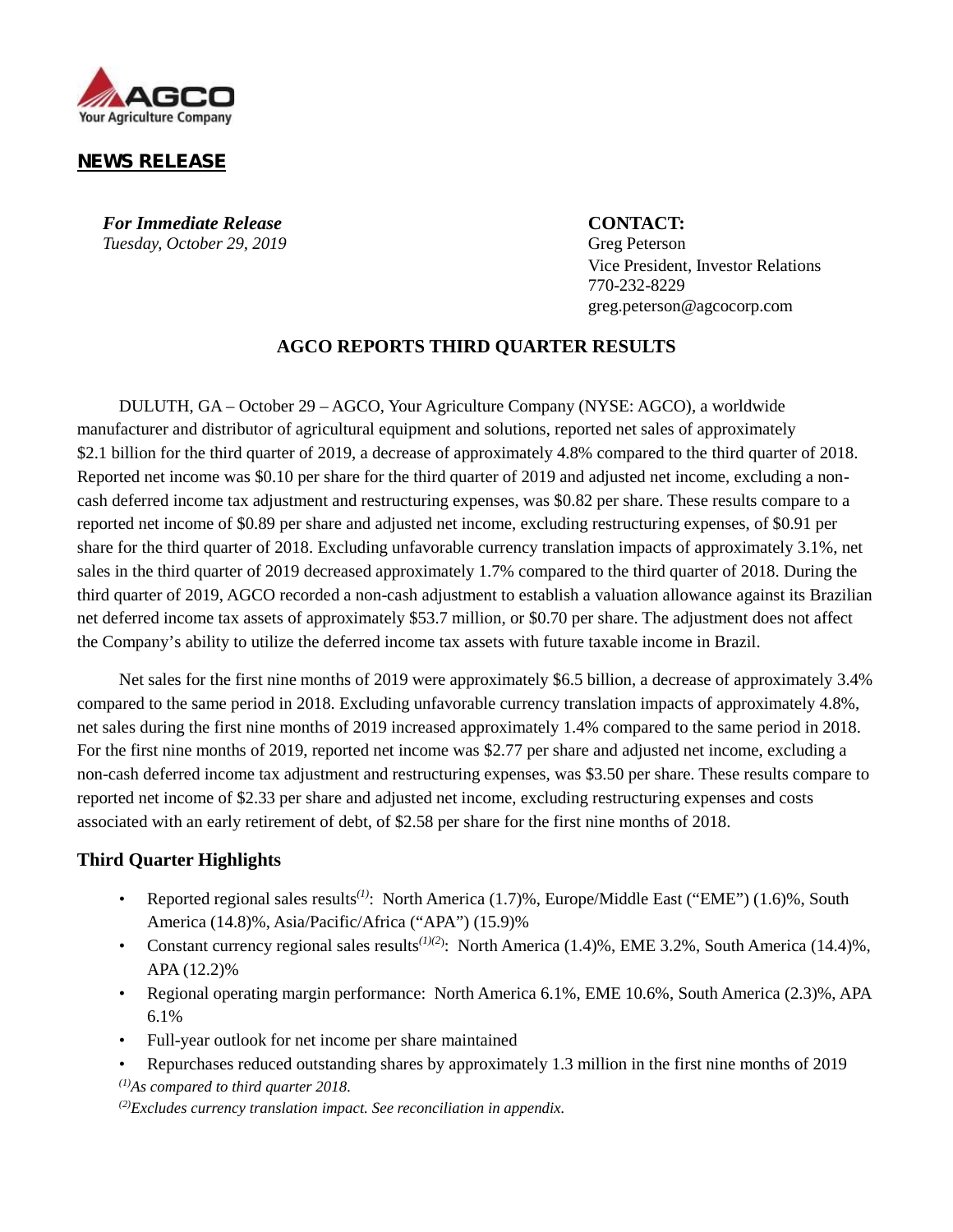"AGCO achieved solid third quarter results considering a challenging environment of weakening industry conditions and negative currency impacts," stated Martin Richenhagen, AGCO's Chairman, President and Chief Executive Officer. "Our continued focus on margins supported our third quarter performance, where we experienced sales declines. Price increases as well as cost control initiatives and productivity improvement efforts allowed us to offset the impact of lower sales and production volumes in the third quarter. We are also making significant progress on our growth initiatives through the development and global expansion of our smart-farming and high technology product lineup. While the current market environment is uncertain, the long-term outlook for our industry and for AGCO remains positive with our focus on both operational efficiency and innovative solutions that support productivity on the farm."

## **Market Update**

#### *Industry Unit Retail Sales*

|                                            | <b>Tractors</b>                                    | <b>Combines</b> |  |  |  |
|--------------------------------------------|----------------------------------------------------|-----------------|--|--|--|
| Nine Months Ended September 30, 2019       | Change from<br>Prior Year Period Prior Year Period | Change from     |  |  |  |
| North America <sup>(1)</sup>               | Flat                                               | (7)%            |  |  |  |
| South America                              | (13)%                                              | 7%              |  |  |  |
| Western Europe <sup><math>(2)</math></sup> | 2%                                                 | (16)%           |  |  |  |

(1) *Excludes compact tractors.*

(2) *Based on Company estimates.*

"Farming conditions continue to be challenging in many of our key markets," continued Mr. Richenhagen. "A late harvest and early winter weather are pressuring corn and soybean harvests in North America. In Europe, wheat production is improved from last year despite a second consecutive year of dry conditions. Varied forecasts for crop production and ending inventories of grain have created uncertainty in the short-term but have recently moved commodity prices higher. In addition to commodity price development, industry issues such as government trade and farm support policy are heavily influencing farmers' confidence and equipment buying decisions. In North America, industry retail sales were flat in the first nine months of 2019 compared to last year with higher sales of smaller equipment offset by lower sales of high-horsepower tractors and combines. The prospect of lower yields and the uncertainty regarding the outcome of trade negotiations are both contributing to weak demand in the large farm sector. We expect North American industry retail tractor sales to be approximately flat in 2019 as compared to last year. Healthy milk prices remain supportive of the dairy sector in Western Europe and industry retail sales increased modestly in the first nine months of 2019. First half growth was partially offset by weakening market demand throughout the third quarter. Industry sales growth in France and Germany was partially offset by declines in the United Kingdom and Italy. For the full year of 2019, industry demand in Western Europe is expected to be flat compared to 2018. The benefits of improved grain production in Brazil and Argentina were offset by interruptions in the government-subsidized finance program in Brazil and weak macro-economic conditions in Argentina. For the full year of 2019, industry demand in South America is expected to be down compared to 2018. Our long-term view remains optimistic for demand in the agricultural equipment industry. We expect healthy grain demand driven by population growth and increased protein consumption to result in favorable conditions for farmers."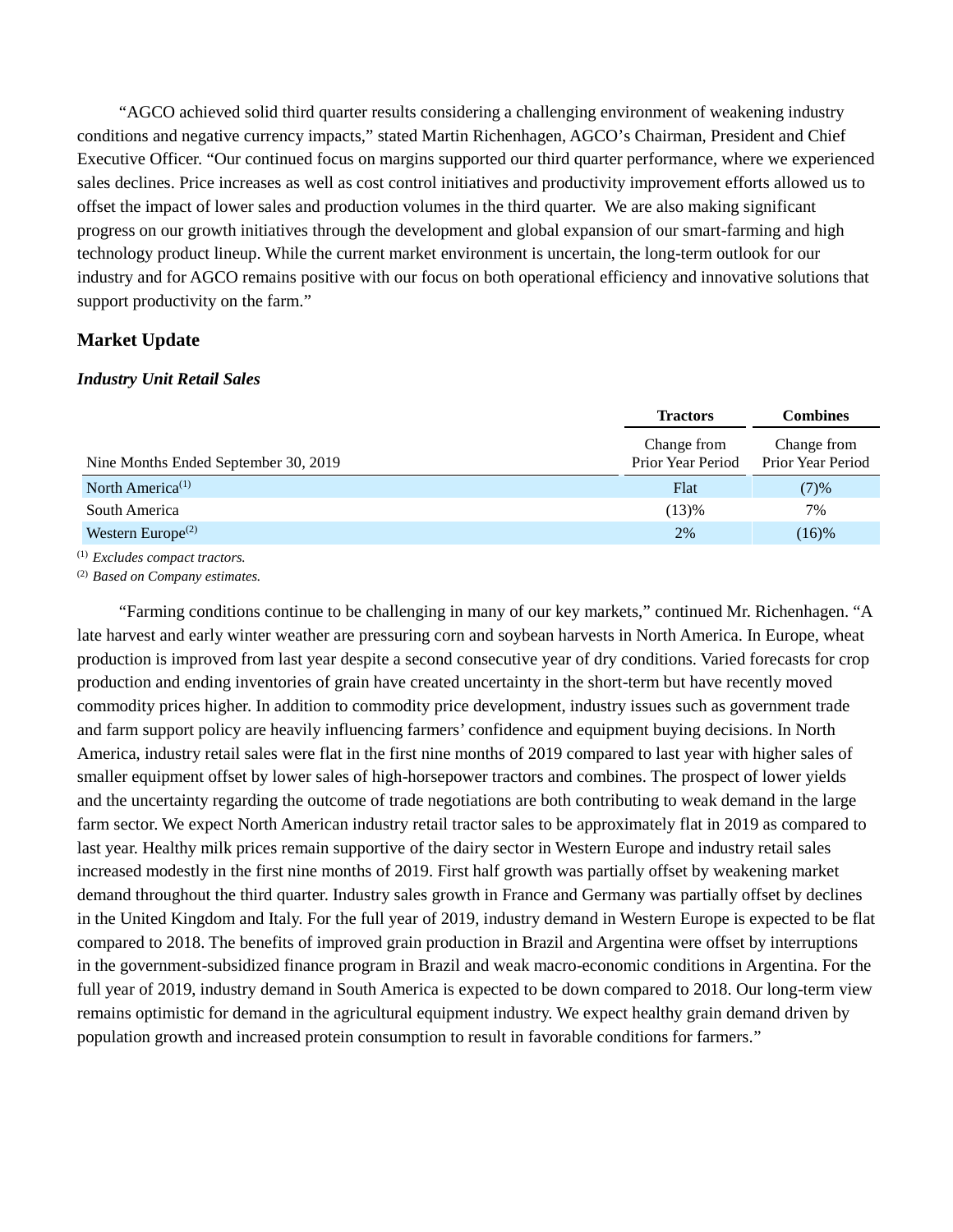# **Regional Results**

#### *AGCO Regional Net Sales (in millions)*

|                                  |               |          |               |         | % change                | % change<br>from 2018 due<br>to currency                      | % change<br>excluding<br>currency                |
|----------------------------------|---------------|----------|---------------|---------|-------------------------|---------------------------------------------------------------|--------------------------------------------------|
| Three Months Ended September 30, |               | 2019     |               | 2018    | from $2018$             | translation $(1)$                                             | translation                                      |
| North America                    | $\mathcal{S}$ | 536.2 \$ |               | 545.5   | (1.7)%                  | (0.3)%                                                        | (1.4)%                                           |
| South America                    |               | 239.4    |               | 281.1   | $(14.8)\%$              | (0.4)%                                                        | (14.4)%                                          |
| Europe/Middle East               |               | 1,145.7  |               | 1,164.5 | $(1.6)\%$               | (4.9)%                                                        | 3.2%                                             |
| Asia/Pacific/Africa              |               | 188.1    |               | 223.6   | $(15.9)\%$              | $(3.7)\%$                                                     | (12.2)%                                          |
| Total                            | \$            | 2,109.4  | $\mathcal{S}$ | 2,214.7 | (4.8)%                  | $(3.1)\%$                                                     | (1.7)%                                           |
| Nine Months Ended September 30,  |               | 2019     |               | 2018    | % change<br>from $2018$ | % change<br>from 2018 due<br>to currency<br>translation $(1)$ | % change<br>excluding<br>currency<br>translation |
| North America                    | $\mathbb{S}$  | 1,651.3  | $\mathcal{S}$ | 1,648.9 | 0.1%                    | $(0.6)$ %                                                     | 0.7%                                             |
| South America                    |               | 581.3    |               | 682.8   | $(14.9)\%$              | $(5.1)\%$                                                     | (9.7)%                                           |
| Europe/Middle East               |               | 3,813.5  |               | 3,873.4 | $(1.5)\%$               | $(6.6)$ %                                                     | 5.0%                                             |
| Asia/Pacific/Africa              |               | 481.7    |               | 554.7   | $(13.2)\%$              | $(5.2)\%$                                                     | (7.9)%                                           |
| Total                            |               |          |               |         |                         |                                                               |                                                  |

(1) See appendix for additional disclosures.

#### *North America*

AGCO's North American net sales increased 0.7% in the first nine months of 2019 compared to the same period of 2018, excluding the negative impact of currency translation. Increased sales of compact tractors, application equipment and parts were mostly offset by lower sales of utility tractors and protein production equipment. Income from operations for the first nine months of 2019 improved approximately \$17.6 million compared to the same period in 2018. The benefit of improved pricing and cost control initiatives contributed most of the increase.

#### *South America*

Net sales in the South American region decreased 9.7% in the first nine months of 2019 compared to the first nine months of 2018, excluding the impact of unfavorable currency translation. Loss from operations increased approximately \$0.5 million in the first nine months of 2019 compared to the same period in 2018. The South America results reflect low levels of industry demand and company production, as well as cost impacts associated with the transition of newer product technology into our Brazilian factories.

#### *Europe/Middle East*

AGCO's Europe/Middle East net sales increased 5.0% in the first nine months of 2019 compared to the same period in 2018, excluding unfavorable currency translation impacts. Sales growth was strongest in France, Central Europe and Spain and was partially offset by weaker sales in the United Kingdom and Eastern Europe. Income from operations improved approximately \$42.4 million for the first nine months of 2019, compared to the same period in 2018, due to the benefit of higher sales and production, pricing, improved factory productivity and a favorable sales mix.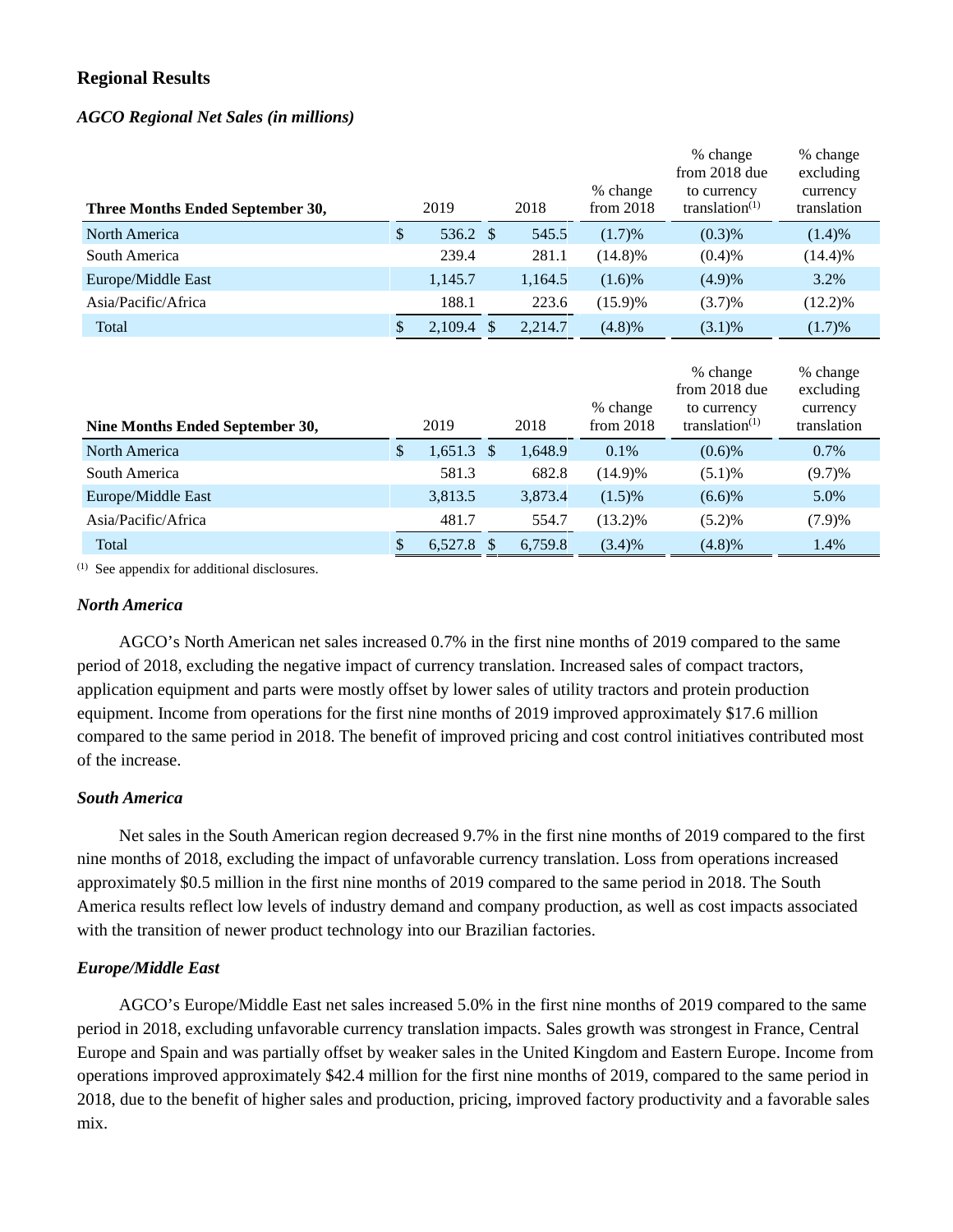#### *Asia/Pacific/Africa*

Asia/Pacific/Africa net sales decreased 7.9%, excluding the negative impact of currency translation, in the first nine months of 2019 compared to the same period in 2018. Lower sales in Asia and Australia were partially offset by sales growth in Africa. Income from operations dropped approximately \$5.0 million in the first nine months of 2019, compared to the same period in 2018, due to lower sales and production, partially offset by lower operating expenses.

#### **Outlook**

AGCO's net sales for 2019 are projected to decline modestly compared to 2018 to approximately \$9.3 billion, reflecting the negative impact of currency translation and relatively flat sales volumes partially offset by positive pricing. Gross and operating margins are expected to improve from 2018 levels. Based on these assumptions, 2019 earnings per share are targeted at approximately \$4.37 on a reported basis, or approximately \$5.10 on an adjusted basis, which excludes a non-cash deferred income tax adjustment and restructuring expenses.

\* \* \* \* \*

AGCO will host a conference call with respect to this earnings announcement at 10:00 a.m. Eastern Time on Tuesday, October 29, 2019. The Company will refer to slides on its conference call. Interested persons can access the conference call and slide presentation via AGCO's website at www.agcocorp.com in the "Events" section on the "Company/Investors" page of our website. A replay of the conference call will be available approximately two hours after the conclusion of the conference call for twelve months following the call. A copy of this press release will be available on AGCO's website for at least twelve months following the call.

\* \* \* \* \*

# **Safe Harbor Statement**

Statements that are not historical facts, including the projections of earnings per share, sales, industry demand, market conditions, commodity prices, currency translation, farm income levels, margin levels, investments in product and technology development, new product introductions, restructuring and other cost reduction initiatives, production volumes, tax rates and general economic conditions, are forward-looking and subject to risks that could cause actual results to differ materially from those suggested by the statements. The following are among the factors that could cause actual results to differ materially from the results discussed in or implied by the forward-looking statements.

- Our financial results depend entirely upon the agricultural industry, and factors that adversely affect the agricultural industry generally, including declines in the general economy, adverse weather, tariffs, increases in farm input costs, lower commodity prices, lower farm income and changes in the availability of credit for our retail customers, will adversely affect us.
- A majority of our sales and manufacturing take place outside the United States, and, many of our sales involve products that are manufactured in one country and sold in a different country, and as a result, we are exposed to risks related to foreign laws, taxes and tariffs, trade restrictions, economic conditions, labor supply and relations, political conditions and governmental policies. These risks may delay or reduce our realization of value from our international operations. Among these risks are the uncertain consequences of Brexit, Russian sanctions and tariffs imposed on exports to and imports from China.
- Most retail sales of the products that we manufacture are financed, either by our joint ventures with Rabobank or by a bank or other private lender. Our joint ventures with Rabobank, which are controlled by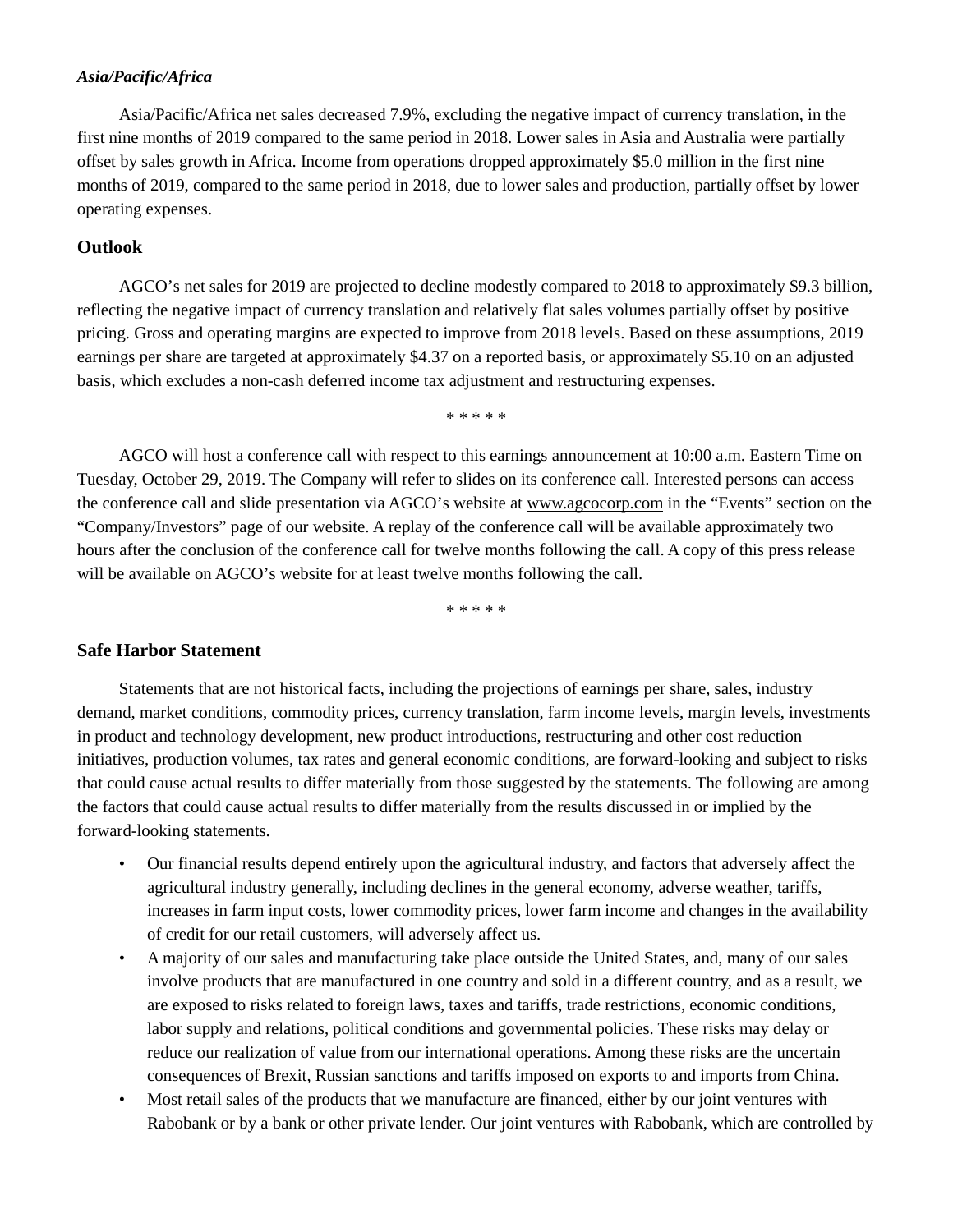Rabobank and are dependent upon Rabobank for financing as well, finance 40% to 50% of the retail sales of our tractors and combines in the markets where the joint ventures operate. Any difficulty by Rabobank to continue to provide that financing, or any business decision by Rabobank as the controlling member not to fund the business or particular aspects of it (for example, a particular country or region), would require the joint ventures to find other sources of financing (which may be difficult to obtain), or us to find another source of retail financing for our customers, or our customers would be required to utilize other retail financing providers. As a result of the recent economic downturn, financing for capital equipment purchases generally has become more difficult in certain regions and in some cases, can be expensive to obtain. To the extent that financing is not available or available only at unattractive prices, our sales would be negatively impacted.

- Both AGCO and our finance joint ventures have substantial accounts receivables from dealers and end customers, and we would be adversely impacted if the collectability of these receivables was not consistent with historical experience; this collectability is dependent upon the financial strength of the farm industry, which in turn is dependent upon the general economy and commodity prices, as well as several of the other factors listed in this section.
- We have experienced substantial and sustained volatility with respect to currency exchange rate and interest rate changes, which can adversely affect our reported results of operations and the competitiveness of our products.
- Our success depends on the introduction of new products, particularly engines that comply with emission requirements, which requires substantial expenditures.
- Our production levels and capacity constraints at our facilities, including those resulting from plant expansions and systems upgrades at our manufacturing facilities, could adversely affect our results.
- Our expansion plans in emerging markets, including establishing a greater manufacturing and marketing presence and growing our use of component suppliers, could entail significant risks.
- Our business increasingly is subject to regulations relating to privacy and data protection, and if we violate any of those regulations or otherwise are the victim of a cyber attack, we could incur significant losses and liability.
- We depend on suppliers for components, parts and raw materials for our products, and any failure by our suppliers to provide products as needed, or by us to promptly address supplier issues, will adversely impact our ability to timely and efficiently manufacture and sell products. We also are subject to raw material price fluctuations, which can adversely affect our manufacturing costs.
- We face significant competition, and if we are unable to compete successfully against other agricultural equipment manufacturers, we would lose customers and our net sales and profitability would decline.
- We have a substantial amount of indebtedness, and, as a result, we are subject to certain restrictive covenants and payment obligations that may adversely affect our ability to operate and expand our business.

Further information concerning these and other factors is included in AGCO's filings with the Securities and Exchange Commission, including its Form 10-K for the year ended December 31, 2018. AGCO disclaims any obligation to update any forward-looking statements except as required by law.

\* \* \* \* \*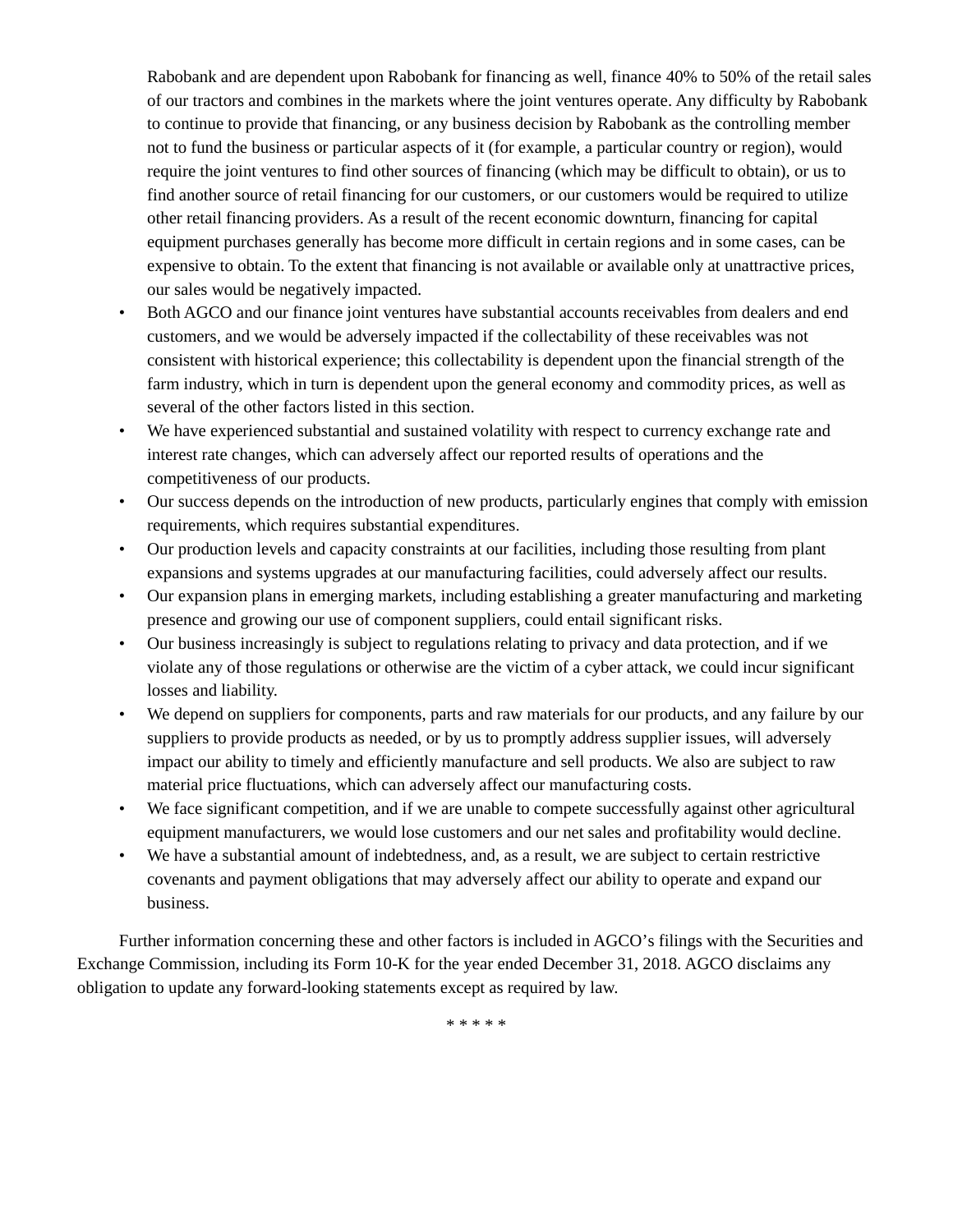# **About AGCO**

AGCO (NYSE: AGCO) is a global leader in the design, manufacture and distribution of agricultural solutions and delivers high-tech solutions for farmers feeding the world through its full line of equipment and related services. AGCO products are sold through five core brands, Challenger®, Fendt®, GSI®, Massey Ferguson® and Valtra®, supported by Fuse® smart farming solutions. Founded in 1990 and headquartered in Duluth, Georgia, USA, AGCO had net sales of \$9.4 billion in 2018. For more information, visit http://www.AGCOcorp.com. For company news, information and events, please follow us on Twitter: @AGCOCorp. For financial news on Twitter, please follow the hashtag #AGCOIR.

# # # # #

Please visit our website at www.agcocorp.com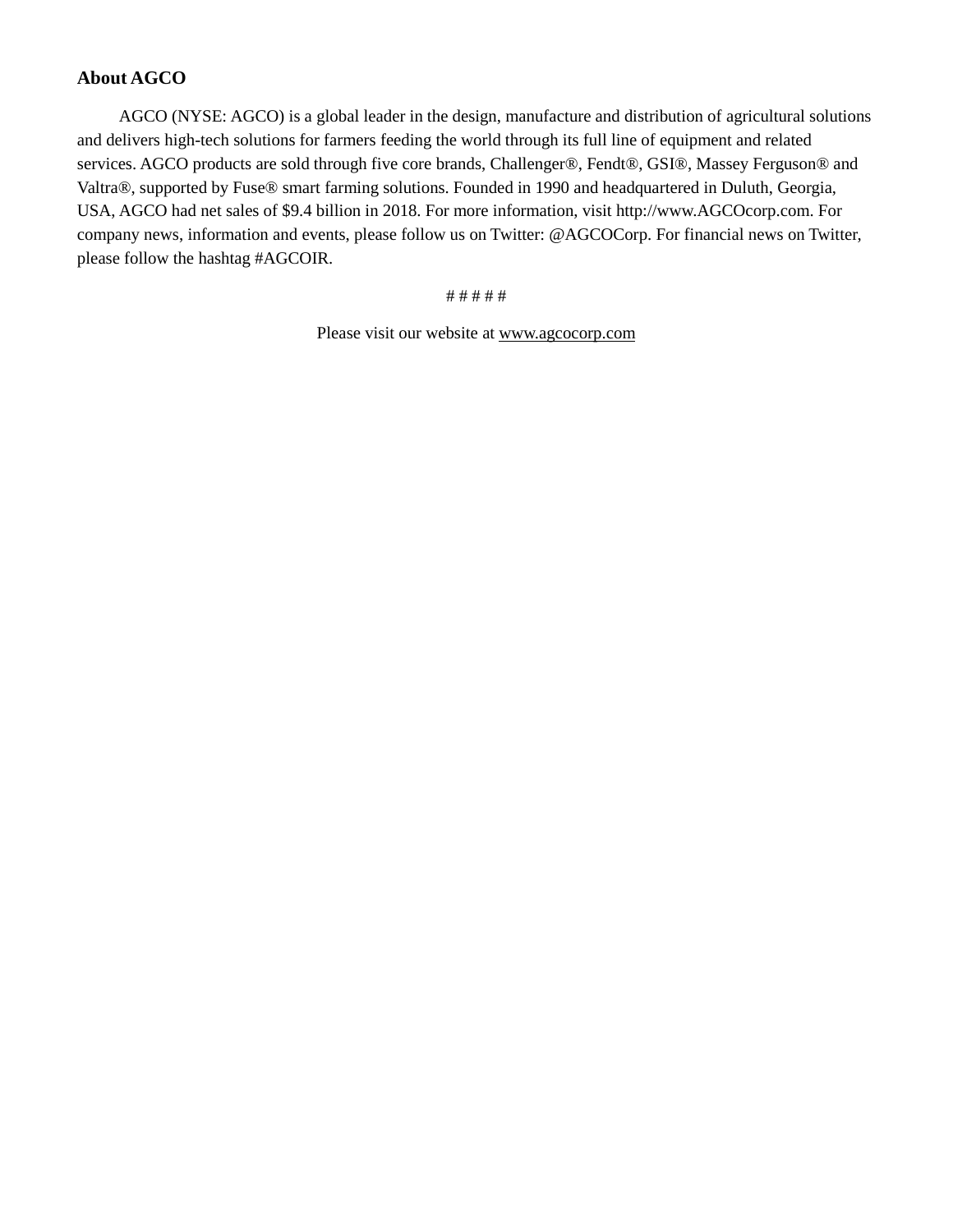# AGCO CORPORATION AND SUBSIDIARIES CONDENSED CONSOLIDATED BALANCE SHEETS

#### (unaudited and in millions)

| <b>ASSETS</b><br><b>Current Assets:</b><br>Cash and cash equivalents<br>\$<br>282.0 \$<br>326.1<br>918.1<br>Accounts and notes receivable, net<br>2,311.3<br>Inventories, net<br>Other current assets<br>445.2<br>3,956.6<br>Total current assets<br>1,349.8<br>1,373.1<br>Property, plant and equipment, net<br>Right-of-use lease assets<br>193.5<br>Investment in affiliates<br>399.2<br>Deferred tax assets<br>71.3<br>134.1<br>Other assets<br>142.4<br>518.7<br>573.1<br>Intangible assets, net<br>Goodwill<br>1,456.0<br>\$<br>8,079.2 \$<br>Total assets<br><b>LIABILITIES AND STOCKHOLDERS' EQUITY</b><br>Current Liabilities:<br>\$<br>Current portion of long-term debt<br>63.6 \$<br>229.7<br>Short-term borrowings<br>Senior term loan<br>218.0<br>817.3<br>Accounts payable<br>Accrued expenses<br>1,530.8<br>Other current liabilities<br>168.3<br>Total current liabilities<br>3,027.7<br>Long-term debt, less current portion and debt issuance costs<br>1,269.2<br>Operating lease liabilities<br>154.8<br>Pension and postretirement health care benefits<br>202.9<br>Deferred tax liabilities<br>113.6<br>272.2<br>Other noncurrent liabilities<br><b>Total liabilities</b><br>5,040.4<br>Stockholders' Equity:<br>AGCO Corporation stockholders' equity:<br>0.8<br>Common stock<br>Additional paid-in capital<br>3.9<br>Retained earnings<br>4,567.0<br>Accumulated other comprehensive loss<br>(1, 595.1)<br>Total AGCO Corporation stockholders' equity<br>2,976.6<br>Noncontrolling interests<br>62.2<br>Total stockholders' equity<br>3,038.8 |                                            | September 30, 2019 | December 31, 2018 |
|------------------------------------------------------------------------------------------------------------------------------------------------------------------------------------------------------------------------------------------------------------------------------------------------------------------------------------------------------------------------------------------------------------------------------------------------------------------------------------------------------------------------------------------------------------------------------------------------------------------------------------------------------------------------------------------------------------------------------------------------------------------------------------------------------------------------------------------------------------------------------------------------------------------------------------------------------------------------------------------------------------------------------------------------------------------------------------------------------------------------------------------------------------------------------------------------------------------------------------------------------------------------------------------------------------------------------------------------------------------------------------------------------------------------------------------------------------------------------------------------------------------------------------------------------------------------|--------------------------------------------|--------------------|-------------------|
| 880.3<br>400.0<br>104.9<br>1,495.5<br>7,626.4<br>865.9<br>1,522.4<br>1,275.3<br>223.2<br>116.3<br>251.4<br>4,632.9                                                                                                                                                                                                                                                                                                                                                                                                                                                                                                                                                                                                                                                                                                                                                                                                                                                                                                                                                                                                                                                                                                                                                                                                                                                                                                                                                                                                                                                     |                                            |                    |                   |
| 2,766.7<br>10.2<br>4,477.3<br>(1, 555.4)<br>2,932.9<br>60.6<br>2,993.5                                                                                                                                                                                                                                                                                                                                                                                                                                                                                                                                                                                                                                                                                                                                                                                                                                                                                                                                                                                                                                                                                                                                                                                                                                                                                                                                                                                                                                                                                                 |                                            |                    |                   |
|                                                                                                                                                                                                                                                                                                                                                                                                                                                                                                                                                                                                                                                                                                                                                                                                                                                                                                                                                                                                                                                                                                                                                                                                                                                                                                                                                                                                                                                                                                                                                                        |                                            |                    |                   |
|                                                                                                                                                                                                                                                                                                                                                                                                                                                                                                                                                                                                                                                                                                                                                                                                                                                                                                                                                                                                                                                                                                                                                                                                                                                                                                                                                                                                                                                                                                                                                                        |                                            |                    |                   |
|                                                                                                                                                                                                                                                                                                                                                                                                                                                                                                                                                                                                                                                                                                                                                                                                                                                                                                                                                                                                                                                                                                                                                                                                                                                                                                                                                                                                                                                                                                                                                                        |                                            |                    | 1,908.7           |
|                                                                                                                                                                                                                                                                                                                                                                                                                                                                                                                                                                                                                                                                                                                                                                                                                                                                                                                                                                                                                                                                                                                                                                                                                                                                                                                                                                                                                                                                                                                                                                        |                                            |                    | 422.3             |
|                                                                                                                                                                                                                                                                                                                                                                                                                                                                                                                                                                                                                                                                                                                                                                                                                                                                                                                                                                                                                                                                                                                                                                                                                                                                                                                                                                                                                                                                                                                                                                        |                                            |                    | 3,537.4           |
|                                                                                                                                                                                                                                                                                                                                                                                                                                                                                                                                                                                                                                                                                                                                                                                                                                                                                                                                                                                                                                                                                                                                                                                                                                                                                                                                                                                                                                                                                                                                                                        |                                            |                    |                   |
|                                                                                                                                                                                                                                                                                                                                                                                                                                                                                                                                                                                                                                                                                                                                                                                                                                                                                                                                                                                                                                                                                                                                                                                                                                                                                                                                                                                                                                                                                                                                                                        |                                            |                    |                   |
|                                                                                                                                                                                                                                                                                                                                                                                                                                                                                                                                                                                                                                                                                                                                                                                                                                                                                                                                                                                                                                                                                                                                                                                                                                                                                                                                                                                                                                                                                                                                                                        |                                            |                    |                   |
|                                                                                                                                                                                                                                                                                                                                                                                                                                                                                                                                                                                                                                                                                                                                                                                                                                                                                                                                                                                                                                                                                                                                                                                                                                                                                                                                                                                                                                                                                                                                                                        |                                            |                    |                   |
|                                                                                                                                                                                                                                                                                                                                                                                                                                                                                                                                                                                                                                                                                                                                                                                                                                                                                                                                                                                                                                                                                                                                                                                                                                                                                                                                                                                                                                                                                                                                                                        |                                            |                    |                   |
|                                                                                                                                                                                                                                                                                                                                                                                                                                                                                                                                                                                                                                                                                                                                                                                                                                                                                                                                                                                                                                                                                                                                                                                                                                                                                                                                                                                                                                                                                                                                                                        |                                            |                    |                   |
|                                                                                                                                                                                                                                                                                                                                                                                                                                                                                                                                                                                                                                                                                                                                                                                                                                                                                                                                                                                                                                                                                                                                                                                                                                                                                                                                                                                                                                                                                                                                                                        |                                            |                    |                   |
|                                                                                                                                                                                                                                                                                                                                                                                                                                                                                                                                                                                                                                                                                                                                                                                                                                                                                                                                                                                                                                                                                                                                                                                                                                                                                                                                                                                                                                                                                                                                                                        |                                            |                    |                   |
|                                                                                                                                                                                                                                                                                                                                                                                                                                                                                                                                                                                                                                                                                                                                                                                                                                                                                                                                                                                                                                                                                                                                                                                                                                                                                                                                                                                                                                                                                                                                                                        |                                            |                    |                   |
|                                                                                                                                                                                                                                                                                                                                                                                                                                                                                                                                                                                                                                                                                                                                                                                                                                                                                                                                                                                                                                                                                                                                                                                                                                                                                                                                                                                                                                                                                                                                                                        |                                            |                    |                   |
|                                                                                                                                                                                                                                                                                                                                                                                                                                                                                                                                                                                                                                                                                                                                                                                                                                                                                                                                                                                                                                                                                                                                                                                                                                                                                                                                                                                                                                                                                                                                                                        |                                            |                    |                   |
|                                                                                                                                                                                                                                                                                                                                                                                                                                                                                                                                                                                                                                                                                                                                                                                                                                                                                                                                                                                                                                                                                                                                                                                                                                                                                                                                                                                                                                                                                                                                                                        |                                            |                    | 72.6              |
|                                                                                                                                                                                                                                                                                                                                                                                                                                                                                                                                                                                                                                                                                                                                                                                                                                                                                                                                                                                                                                                                                                                                                                                                                                                                                                                                                                                                                                                                                                                                                                        |                                            |                    | 138.0             |
|                                                                                                                                                                                                                                                                                                                                                                                                                                                                                                                                                                                                                                                                                                                                                                                                                                                                                                                                                                                                                                                                                                                                                                                                                                                                                                                                                                                                                                                                                                                                                                        |                                            |                    |                   |
|                                                                                                                                                                                                                                                                                                                                                                                                                                                                                                                                                                                                                                                                                                                                                                                                                                                                                                                                                                                                                                                                                                                                                                                                                                                                                                                                                                                                                                                                                                                                                                        |                                            |                    |                   |
|                                                                                                                                                                                                                                                                                                                                                                                                                                                                                                                                                                                                                                                                                                                                                                                                                                                                                                                                                                                                                                                                                                                                                                                                                                                                                                                                                                                                                                                                                                                                                                        |                                            |                    |                   |
|                                                                                                                                                                                                                                                                                                                                                                                                                                                                                                                                                                                                                                                                                                                                                                                                                                                                                                                                                                                                                                                                                                                                                                                                                                                                                                                                                                                                                                                                                                                                                                        |                                            |                    | 167.8             |
|                                                                                                                                                                                                                                                                                                                                                                                                                                                                                                                                                                                                                                                                                                                                                                                                                                                                                                                                                                                                                                                                                                                                                                                                                                                                                                                                                                                                                                                                                                                                                                        |                                            |                    |                   |
|                                                                                                                                                                                                                                                                                                                                                                                                                                                                                                                                                                                                                                                                                                                                                                                                                                                                                                                                                                                                                                                                                                                                                                                                                                                                                                                                                                                                                                                                                                                                                                        |                                            |                    |                   |
|                                                                                                                                                                                                                                                                                                                                                                                                                                                                                                                                                                                                                                                                                                                                                                                                                                                                                                                                                                                                                                                                                                                                                                                                                                                                                                                                                                                                                                                                                                                                                                        |                                            |                    |                   |
|                                                                                                                                                                                                                                                                                                                                                                                                                                                                                                                                                                                                                                                                                                                                                                                                                                                                                                                                                                                                                                                                                                                                                                                                                                                                                                                                                                                                                                                                                                                                                                        |                                            |                    |                   |
|                                                                                                                                                                                                                                                                                                                                                                                                                                                                                                                                                                                                                                                                                                                                                                                                                                                                                                                                                                                                                                                                                                                                                                                                                                                                                                                                                                                                                                                                                                                                                                        |                                            |                    |                   |
|                                                                                                                                                                                                                                                                                                                                                                                                                                                                                                                                                                                                                                                                                                                                                                                                                                                                                                                                                                                                                                                                                                                                                                                                                                                                                                                                                                                                                                                                                                                                                                        |                                            |                    |                   |
|                                                                                                                                                                                                                                                                                                                                                                                                                                                                                                                                                                                                                                                                                                                                                                                                                                                                                                                                                                                                                                                                                                                                                                                                                                                                                                                                                                                                                                                                                                                                                                        |                                            |                    |                   |
|                                                                                                                                                                                                                                                                                                                                                                                                                                                                                                                                                                                                                                                                                                                                                                                                                                                                                                                                                                                                                                                                                                                                                                                                                                                                                                                                                                                                                                                                                                                                                                        |                                            |                    |                   |
|                                                                                                                                                                                                                                                                                                                                                                                                                                                                                                                                                                                                                                                                                                                                                                                                                                                                                                                                                                                                                                                                                                                                                                                                                                                                                                                                                                                                                                                                                                                                                                        |                                            |                    |                   |
|                                                                                                                                                                                                                                                                                                                                                                                                                                                                                                                                                                                                                                                                                                                                                                                                                                                                                                                                                                                                                                                                                                                                                                                                                                                                                                                                                                                                                                                                                                                                                                        |                                            |                    |                   |
|                                                                                                                                                                                                                                                                                                                                                                                                                                                                                                                                                                                                                                                                                                                                                                                                                                                                                                                                                                                                                                                                                                                                                                                                                                                                                                                                                                                                                                                                                                                                                                        |                                            |                    | 0.8               |
|                                                                                                                                                                                                                                                                                                                                                                                                                                                                                                                                                                                                                                                                                                                                                                                                                                                                                                                                                                                                                                                                                                                                                                                                                                                                                                                                                                                                                                                                                                                                                                        |                                            |                    |                   |
|                                                                                                                                                                                                                                                                                                                                                                                                                                                                                                                                                                                                                                                                                                                                                                                                                                                                                                                                                                                                                                                                                                                                                                                                                                                                                                                                                                                                                                                                                                                                                                        |                                            |                    |                   |
|                                                                                                                                                                                                                                                                                                                                                                                                                                                                                                                                                                                                                                                                                                                                                                                                                                                                                                                                                                                                                                                                                                                                                                                                                                                                                                                                                                                                                                                                                                                                                                        |                                            |                    |                   |
|                                                                                                                                                                                                                                                                                                                                                                                                                                                                                                                                                                                                                                                                                                                                                                                                                                                                                                                                                                                                                                                                                                                                                                                                                                                                                                                                                                                                                                                                                                                                                                        |                                            |                    |                   |
|                                                                                                                                                                                                                                                                                                                                                                                                                                                                                                                                                                                                                                                                                                                                                                                                                                                                                                                                                                                                                                                                                                                                                                                                                                                                                                                                                                                                                                                                                                                                                                        |                                            |                    |                   |
|                                                                                                                                                                                                                                                                                                                                                                                                                                                                                                                                                                                                                                                                                                                                                                                                                                                                                                                                                                                                                                                                                                                                                                                                                                                                                                                                                                                                                                                                                                                                                                        |                                            |                    |                   |
|                                                                                                                                                                                                                                                                                                                                                                                                                                                                                                                                                                                                                                                                                                                                                                                                                                                                                                                                                                                                                                                                                                                                                                                                                                                                                                                                                                                                                                                                                                                                                                        | Total liabilities and stockholders' equity | \$<br>8,079.2 \$   | 7,626.4           |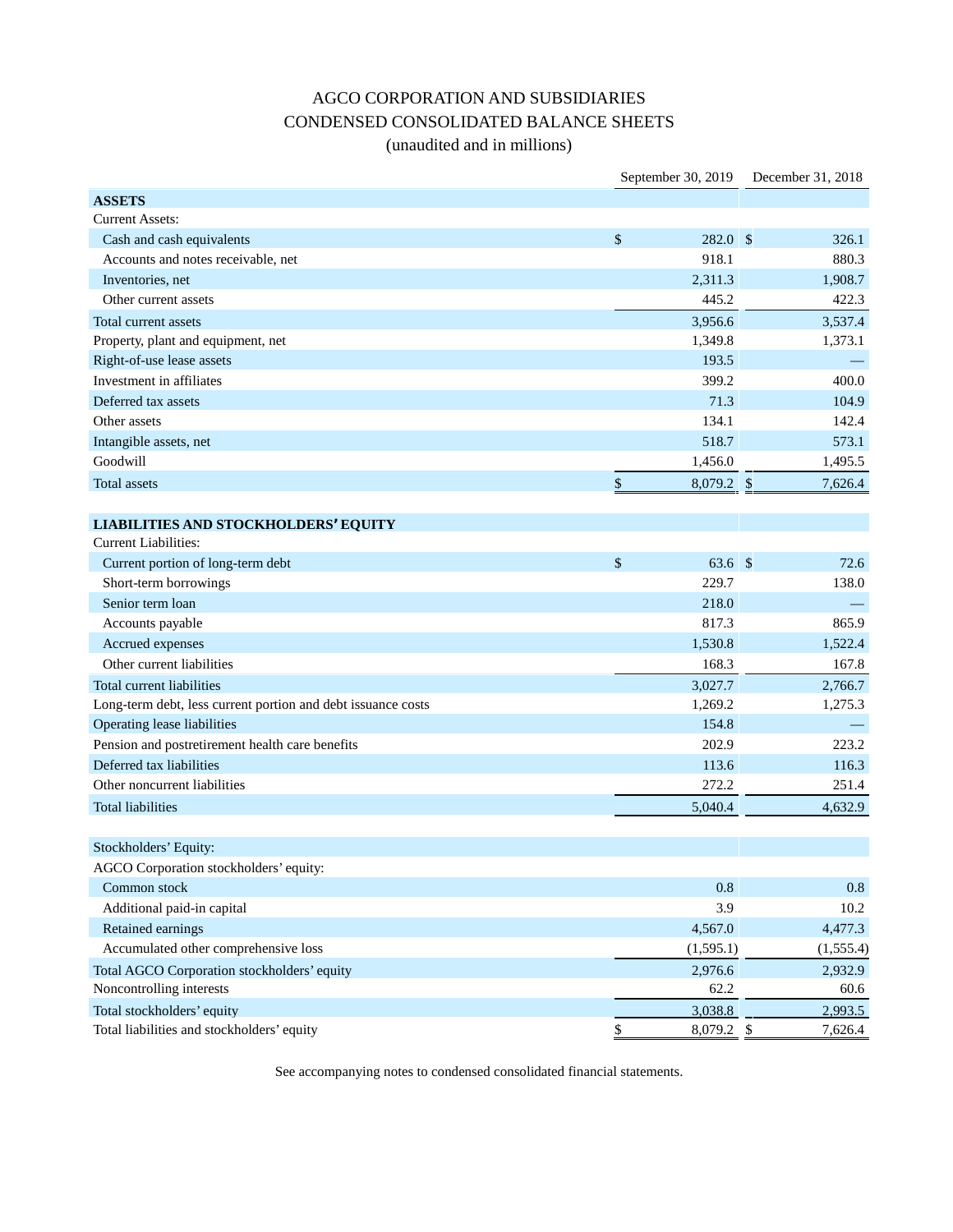# AGCO CORPORATION AND SUBSIDIARIES CONDENSED CONSOLIDATED STATEMENTS OF OPERATIONS

(unaudited and in millions, except per share data)

|                                                                                | Three Months Ended September 30, |                  |  |         |  |  |
|--------------------------------------------------------------------------------|----------------------------------|------------------|--|---------|--|--|
|                                                                                |                                  | 2019             |  | 2018    |  |  |
| Net sales                                                                      | $\mathbb{S}$                     | $2,109.4$ \$     |  | 2,214.7 |  |  |
| Cost of goods sold                                                             |                                  | 1,659.2          |  | 1,741.0 |  |  |
| Gross profit                                                                   |                                  | 450.2            |  | 473.7   |  |  |
| Selling, general and administrative expenses                                   |                                  | 245.0            |  | 260.5   |  |  |
| Engineering expenses                                                           |                                  | 82.3             |  | 83.3    |  |  |
| Restructuring expenses                                                         |                                  | 1.3              |  | 1.5     |  |  |
| Amortization of intangibles                                                    |                                  | 14.9             |  | 15.3    |  |  |
| Bad debt expense                                                               |                                  | 0.8              |  | 1.8     |  |  |
| Income from operations                                                         |                                  | 105.9            |  | 111.3   |  |  |
| Interest expense, net                                                          |                                  | 6.4              |  | 7.0     |  |  |
| Other expense, net                                                             |                                  | 20.8             |  | 19.1    |  |  |
| Income before income taxes and equity in net earnings of affiliates            |                                  | 78.7             |  | 85.2    |  |  |
| Income tax provision                                                           |                                  | 83.2             |  | 23.9    |  |  |
| (Loss) income before equity in net earnings of affiliates                      |                                  | (4.5)            |  | 61.3    |  |  |
| Equity in net earnings of affiliates                                           |                                  | 10.8             |  | 9.4     |  |  |
| Net income                                                                     |                                  | 6.3              |  | 70.7    |  |  |
| Net loss attributable to noncontrolling interests                              |                                  | 1.3              |  | 0.4     |  |  |
| Net income attributable to AGCO Corporation and subsidiaries                   | \$                               | 7.6 <sup>°</sup> |  | 71.1    |  |  |
| Net income per common share attributable to AGCO Corporation and subsidiaries: |                                  |                  |  |         |  |  |
| <b>Basic</b>                                                                   | \$                               | $0.10\,$ \$      |  | 0.90    |  |  |
| Diluted                                                                        | $\frac{1}{2}$                    | $0.10*$          |  | 0.89    |  |  |
| Cash dividends declared and paid per common share                              | \$                               | $0.16$ \$        |  | 0.15    |  |  |
| Weighted average number of common and common equivalent shares outstanding:    |                                  |                  |  |         |  |  |
| <b>Basic</b>                                                                   |                                  | 76.1             |  | 78.7    |  |  |
| Diluted                                                                        |                                  | 76.7             |  | 79.7    |  |  |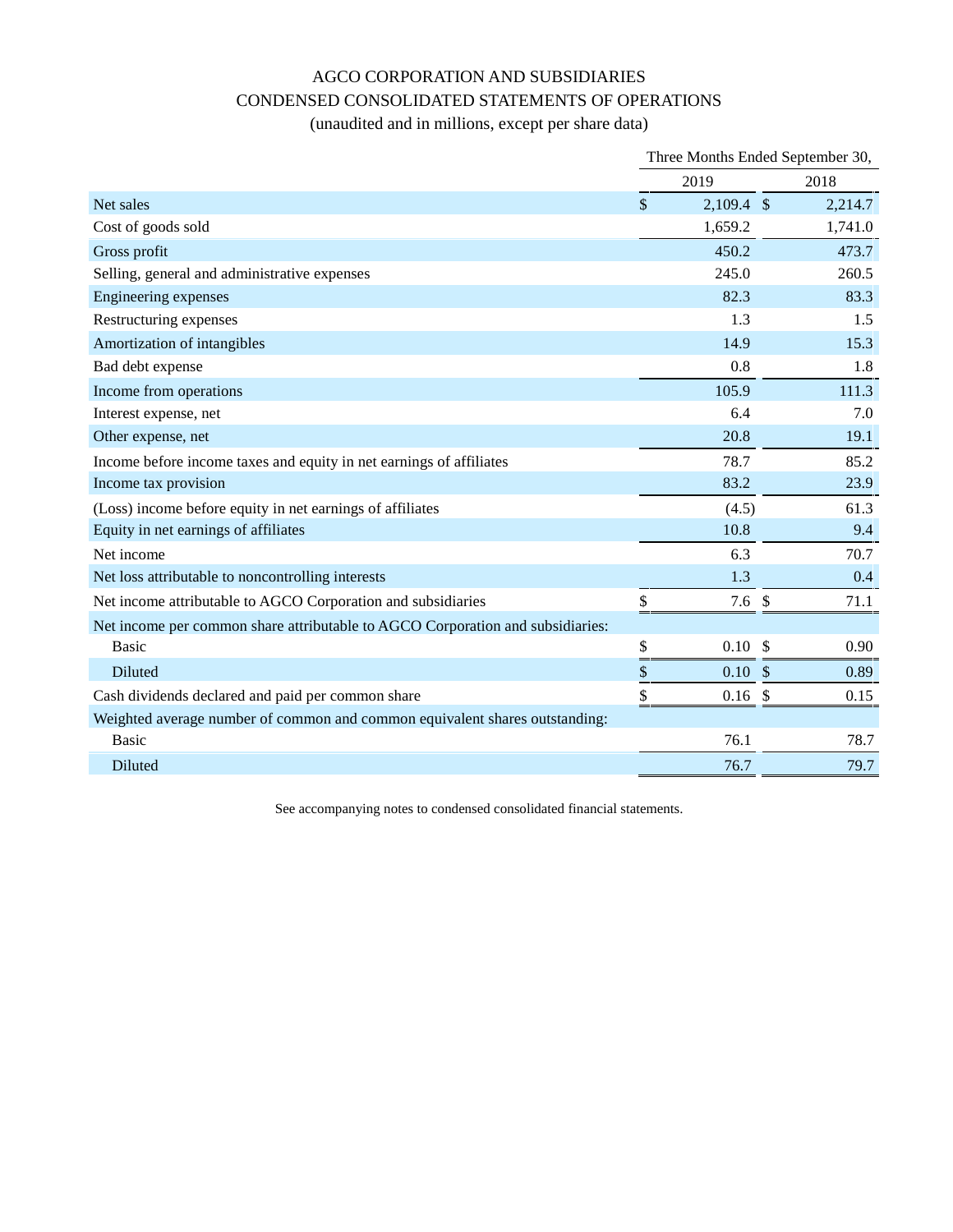# AGCO CORPORATION AND SUBSIDIARIES CONDENSED CONSOLIDATED STATEMENTS OF OPERATIONS

(unaudited and in millions, except per share data)

|                                                                                | Nine Months Ended September 30, |              |            |         |  |  |
|--------------------------------------------------------------------------------|---------------------------------|--------------|------------|---------|--|--|
|                                                                                |                                 | 2019         | 2018       |         |  |  |
| Net sales                                                                      | $\mathbb{S}$                    | $6,527.8$ \$ |            | 6,759.8 |  |  |
| Cost of goods sold                                                             |                                 | 5,057.0      |            | 5,301.8 |  |  |
| Gross profit                                                                   |                                 | 1,470.8      |            | 1,458.0 |  |  |
| Selling, general and administrative expenses                                   |                                 | 767.9        |            | 796.9   |  |  |
| <b>Engineering expenses</b>                                                    |                                 | 254.3        |            | 267.2   |  |  |
| Restructuring expenses                                                         |                                 | 3.0          |            | 10.1    |  |  |
| Amortization of intangibles                                                    |                                 | 45.6         |            | 49.2    |  |  |
| Bad debt expense                                                               |                                 | 2.1          |            | 4.7     |  |  |
| Income from operations                                                         |                                 | 397.9        |            | 329.9   |  |  |
| Interest expense, net                                                          |                                 | 15.9         |            | 38.5    |  |  |
| Other expense, net                                                             |                                 | 47.0         |            | 57.8    |  |  |
| Income before income taxes and equity in net earnings of affiliates            |                                 | 335.0        |            | 233.6   |  |  |
| Income tax provision                                                           |                                 | 155.8        |            | 73.8    |  |  |
| Income before equity in net earnings of affiliates                             |                                 | 179.2        |            | 159.8   |  |  |
| Equity in net earnings of affiliates                                           |                                 | 33.2         |            | 26.3    |  |  |
| Net income                                                                     |                                 | 212.4        |            | 186.1   |  |  |
| Net loss attributable to noncontrolling interests                              |                                 | 1.1          |            | 0.7     |  |  |
| Net income attributable to AGCO Corporation and subsidiaries                   | \$                              | 213.5 \$     |            | 186.8   |  |  |
| Net income per common share attributable to AGCO Corporation and subsidiaries: |                                 |              |            |         |  |  |
| <b>Basic</b>                                                                   | \$                              | $2.79$ \$    |            | 2.36    |  |  |
| <b>Diluted</b>                                                                 | \$                              | 2.77         | $\sqrt{3}$ | 2.33    |  |  |
| Cash dividends declared and paid per common share                              | \$                              | $0.47$ \$    |            | 0.45    |  |  |
| Weighted average number of common and common equivalent shares outstanding:    |                                 |              |            |         |  |  |
| <b>Basic</b>                                                                   |                                 | 76.4         |            | 79.2    |  |  |
| Diluted                                                                        |                                 | 77.1         |            | 80.1    |  |  |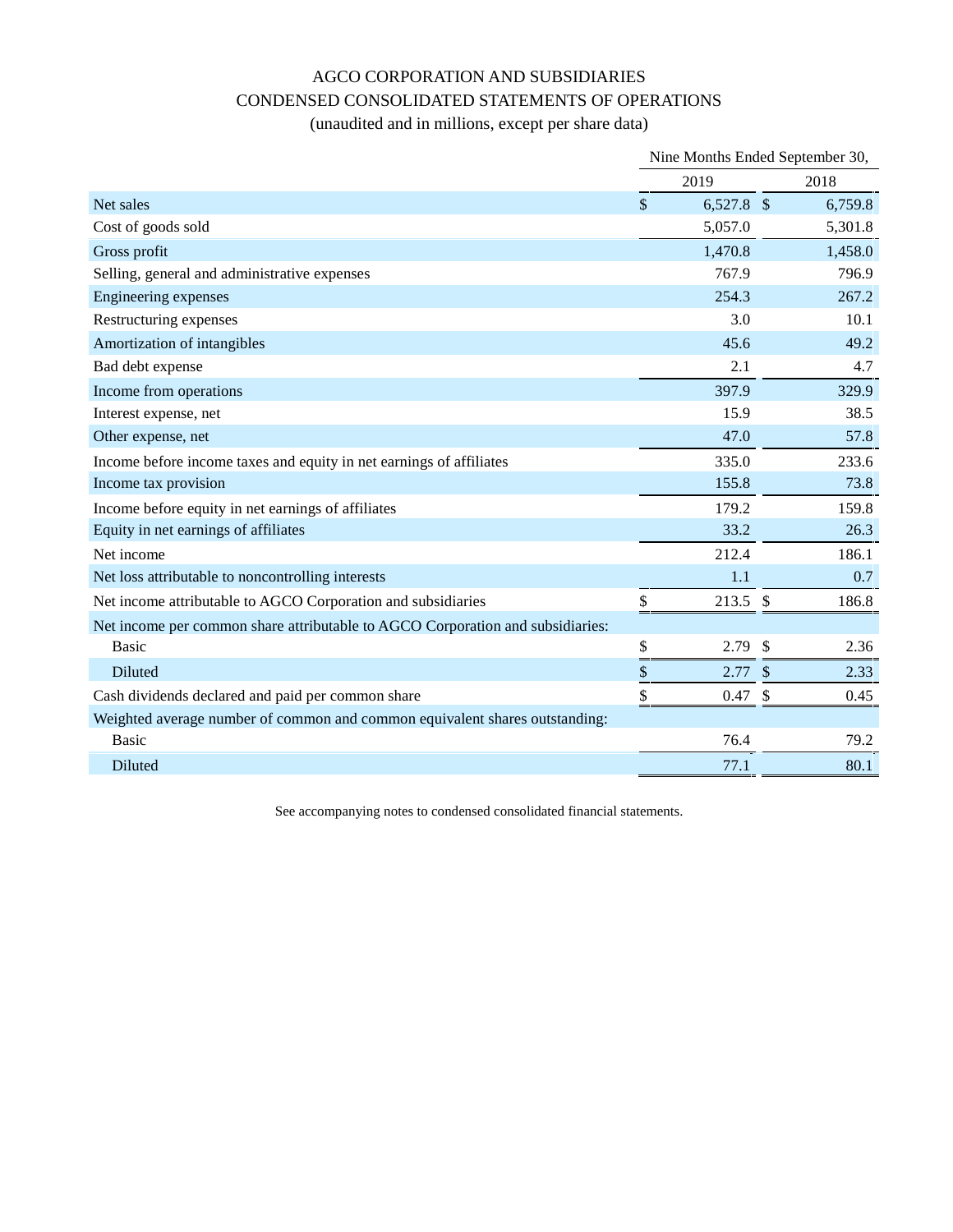# AGCO CORPORATION AND SUBSIDIARIES CONDENSED CONSOLIDATED STATEMENTS OF CASH FLOWS

(unaudited and in millions)

|                                                                               | Nine Months Ended September 30, |         |  |  |  |  |
|-------------------------------------------------------------------------------|---------------------------------|---------|--|--|--|--|
|                                                                               | 2019<br>2018                    |         |  |  |  |  |
| Cash flows from operating activities:                                         |                                 |         |  |  |  |  |
| Net income                                                                    | \$<br>$212.4$ \$                | 186.1   |  |  |  |  |
| Adjustments to reconcile net income to net cash used in operating activities: |                                 |         |  |  |  |  |
| Depreciation                                                                  | 159.2                           | 170.1   |  |  |  |  |
| Amortization of intangibles                                                   | 45.6                            | 49.2    |  |  |  |  |
| Stock compensation expense                                                    | 32.9                            | 33.0    |  |  |  |  |
| Equity in net earnings of affiliates, net of cash received                    | (26.3)                          | (21.8)  |  |  |  |  |
| Deferred income tax provision (benefit)                                       | 43.1                            | (17.7)  |  |  |  |  |
| Loss on extinguishment of debt                                                |                                 | 15.7    |  |  |  |  |
| Other                                                                         | 1.9                             | (2.2)   |  |  |  |  |
| Changes in operating assets and liabilities:                                  |                                 |         |  |  |  |  |
| Accounts and notes receivable, net                                            | (85.1)                          | (59.8)  |  |  |  |  |
| Inventories, net                                                              | (503.4)                         | (398.0) |  |  |  |  |
| Other current and noncurrent assets                                           | (47.0)                          | (67.3)  |  |  |  |  |
| Accounts payable                                                              | (4.1)                           | (18.4)  |  |  |  |  |
| Accrued expenses                                                              | 23.7                            | 55.9    |  |  |  |  |
| Other current and noncurrent liabilities                                      | 66.9                            | 71.2    |  |  |  |  |
| Total adjustments                                                             | (292.6)                         | (190.1) |  |  |  |  |
| Net cash used in operating activities                                         | (80.2)                          | (4.0)   |  |  |  |  |
| Cash flows from investing activities:                                         |                                 |         |  |  |  |  |
| Purchases of property, plant and equipment                                    | (188.1)                         | (138.5) |  |  |  |  |
| Proceeds from sale of property, plant and equipment                           | 0.9                             | 2.6     |  |  |  |  |
| Investment in unconsolidated affiliates                                       |                                 | (5.8)   |  |  |  |  |
| Other                                                                         |                                 | 0.4     |  |  |  |  |
| Net cash used in investing activities                                         | (187.2)                         | (141.3) |  |  |  |  |
| Cash flows from financing activities:                                         |                                 |         |  |  |  |  |
| Proceeds from indebtedness, net                                               | 397.8                           | 216.4   |  |  |  |  |
| Purchases and retirement of common stock                                      | (100.0)                         | (84.3)  |  |  |  |  |
| Payment of dividends to stockholders                                          | (35.9)                          | (35.6)  |  |  |  |  |
| Payment of minimum tax withholdings on stock compensation                     | (27.5)                          | (3.7)   |  |  |  |  |
| Payment of debt issuance costs                                                | (0.5)                           | (1.6)   |  |  |  |  |
| Investment by noncontrolling interests                                        | 1.2                             | $0.8\,$ |  |  |  |  |
| Net cash provided by financing activities                                     | 235.1                           | 92.0    |  |  |  |  |
| Effects of exchange rate changes on cash and cash equivalents                 | (11.8)                          | (21.7)  |  |  |  |  |
| Decrease in cash and cash equivalents                                         | (44.1)                          | (75.0)  |  |  |  |  |
| Cash and cash equivalents, beginning of period                                | 326.1                           | 367.7   |  |  |  |  |
| Cash and cash equivalents, end of period                                      | \$<br>282.0 \$                  | 292.7   |  |  |  |  |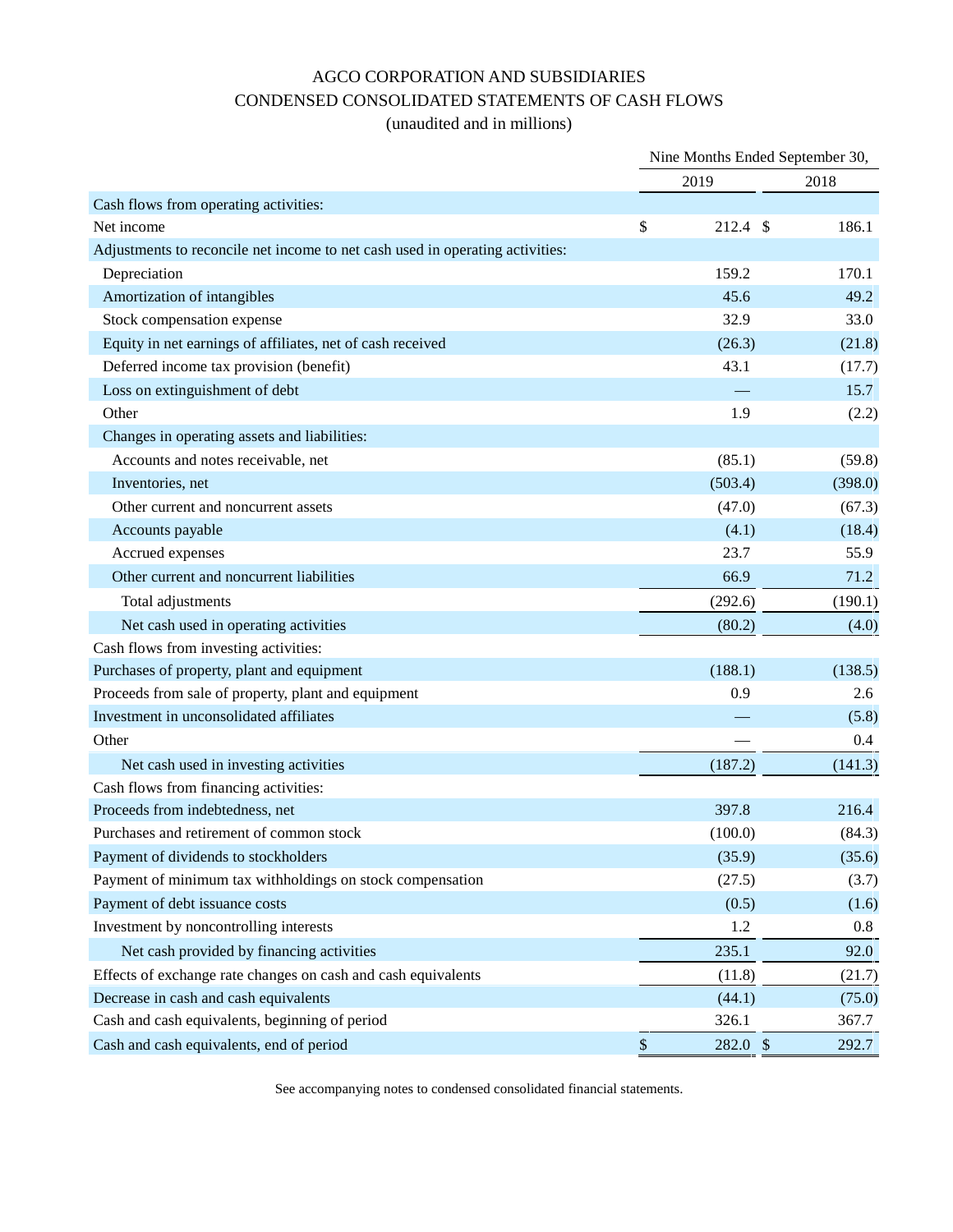# AGCO CORPORATION AND SUBSIDIARIES NOTES TO CONDENSED CONSOLIDATED FINANCIAL STATEMENTS (unaudited, in millions, except share amounts, per share data and employees)

# **1. STOCK COMPENSATION EXPENSE**

The Company recorded stock compensation expense as follows (in millions):

|                                              | Three Months Ended<br>September 30, |                    | Nine Months Ended<br>September 30, |  |      |  |  |
|----------------------------------------------|-------------------------------------|--------------------|------------------------------------|--|------|--|--|
|                                              | 2019                                | 2018               | 2019                               |  | 2018 |  |  |
| Cost of goods sold                           | \$<br>$0.3 \text{ }$ \$             | 0.8 <sup>°</sup>   | $1.3 \text{ }$ \$                  |  | 2.7  |  |  |
| Selling, general and administrative expenses | 7.8                                 | 9.7                | 32.0                               |  | 30.6 |  |  |
| Total stock compensation expense             | <b>8.1</b>                          | $10.5 \text{ }$ \$ | 33.3                               |  | 33.3 |  |  |

#### **2. RESTRUCTURING EXPENSES**

From 2014 through 2019, the Company announced and initiated several actions to rationalize employee headcount at various manufacturing facilities and administrative offices located in the U.S., Europe, South America, Africa and China in order to reduce costs in response to softening global market demand and lower production volumes. The aggregate headcount reduction was approximately 3,890 employees between 2014 and 2018. The Company had approximately \$7.1 million of severance and related costs accrued as of December 31, 2018. During the three and nine months ended September 30, 2019, the Company recorded an additional \$1.3 million and \$3.0 million, respectively, of severance and related costs associated with further rationalizations associated with the termination of approximately 140 employees, and paid approximately \$4.5 million of severance and associated costs. The \$3.0 million of costs incurred during the nine months ended September 30, 2019 included a \$0.3 million write down of property, plant and equipment. The remaining \$4.8 million of accrued severance and other related costs as of September 30, 2019, inclusive of approximately \$0.5 million of negative foreign currency translation impacts, are expected to be paid primarily during 2019.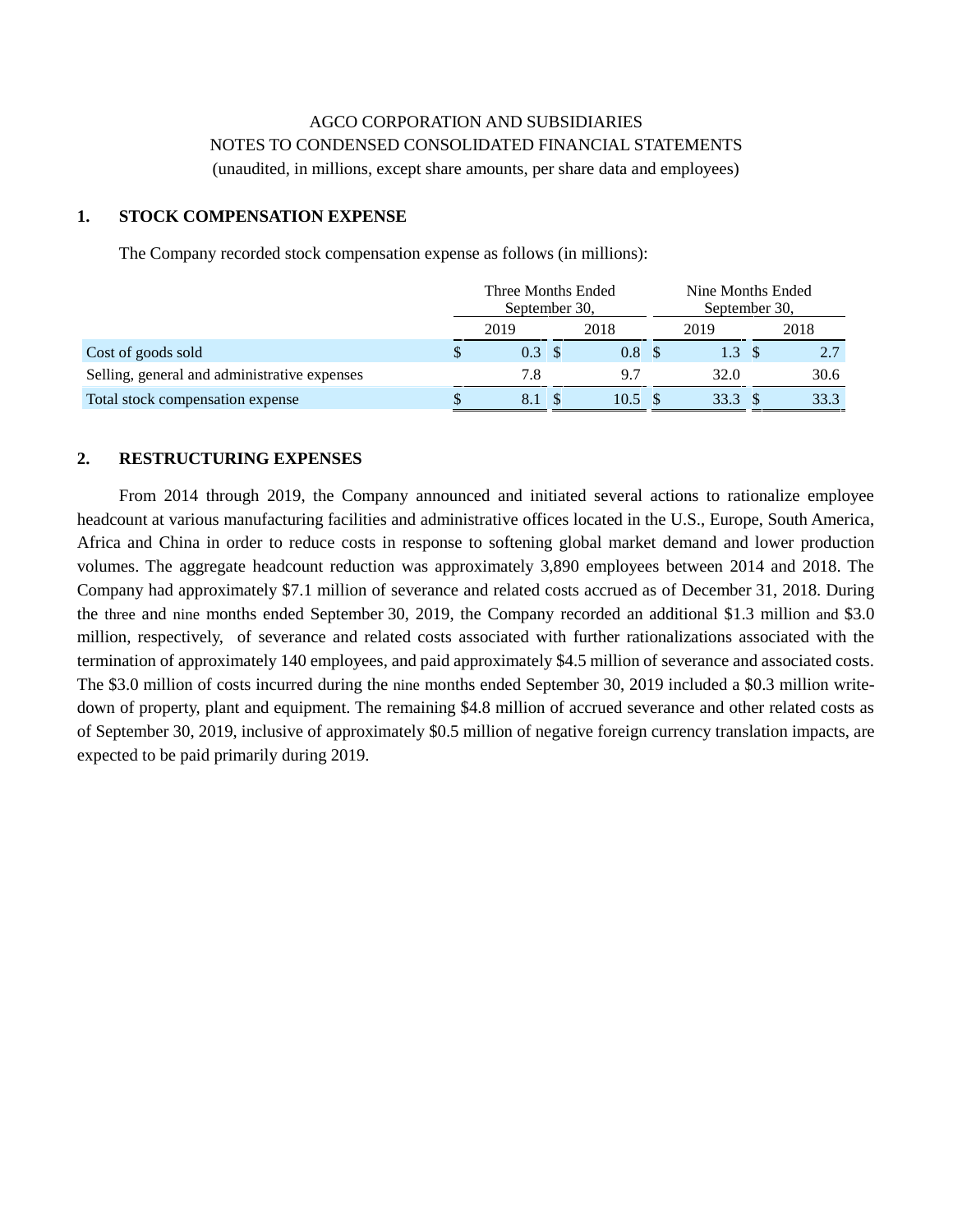# **3. INDEBTEDNESS**

Long-term debt at September 30, 2019 and December 31, 2018 consisted of the following (in millions):

|                                                    | September 30, 2019 | December 31, 2018 |
|----------------------------------------------------|--------------------|-------------------|
| 1.056% Senior term loan due 2020                   | \$<br>218.0 \$     | 228.7             |
| Senior term loan due 2022                          | 163.5              | 171.5             |
| Credit facility, expires 2023                      | 109.0              | 114.4             |
| 1.002\% Senior term loan due 2025                  | 272.6              |                   |
| Senior term loans due between 2019 and 2028        | 777.3              | 815.3             |
| Other long-term debt                               | 12.7               | 20.6              |
| Debt issuance costs                                | (2.3)              | (2.6)             |
|                                                    | 1,550.8            | 1,347.9           |
| Less:                                              |                    |                   |
| 1.056% Senior term loan due 2020                   | (218.0)            |                   |
| Senior term loans due 2019                         | (61.1)             | (63.8)            |
| Current portion of other long-term debt            | (2.5)              | (8.8)             |
| Total long-term indebtedness, less current portion | \$<br>$1,269.2$ \$ | 1,275.3           |

As of September 30, 2019 and December 31, 2018, the Company had short-term borrowings due within one year of approximately \$229.7 million and \$138.0 million, respectively.

# **4. INVENTORIES**

Inventories at September 30, 2019 and December 31, 2018 were as follows (in millions):

|                              | September 30, 2019 | December 31, 2018 |  |  |
|------------------------------|--------------------|-------------------|--|--|
| Finished goods               |                    | 887.1 \$<br>660.4 |  |  |
| Repair and replacement parts | 612.9              | 587.3             |  |  |
| Work in process              | 285.2              | 217.5             |  |  |
| Raw materials                | 526.1              | 443.5             |  |  |
| Inventories, net             | 2,311.3 \$         | 1,908.7           |  |  |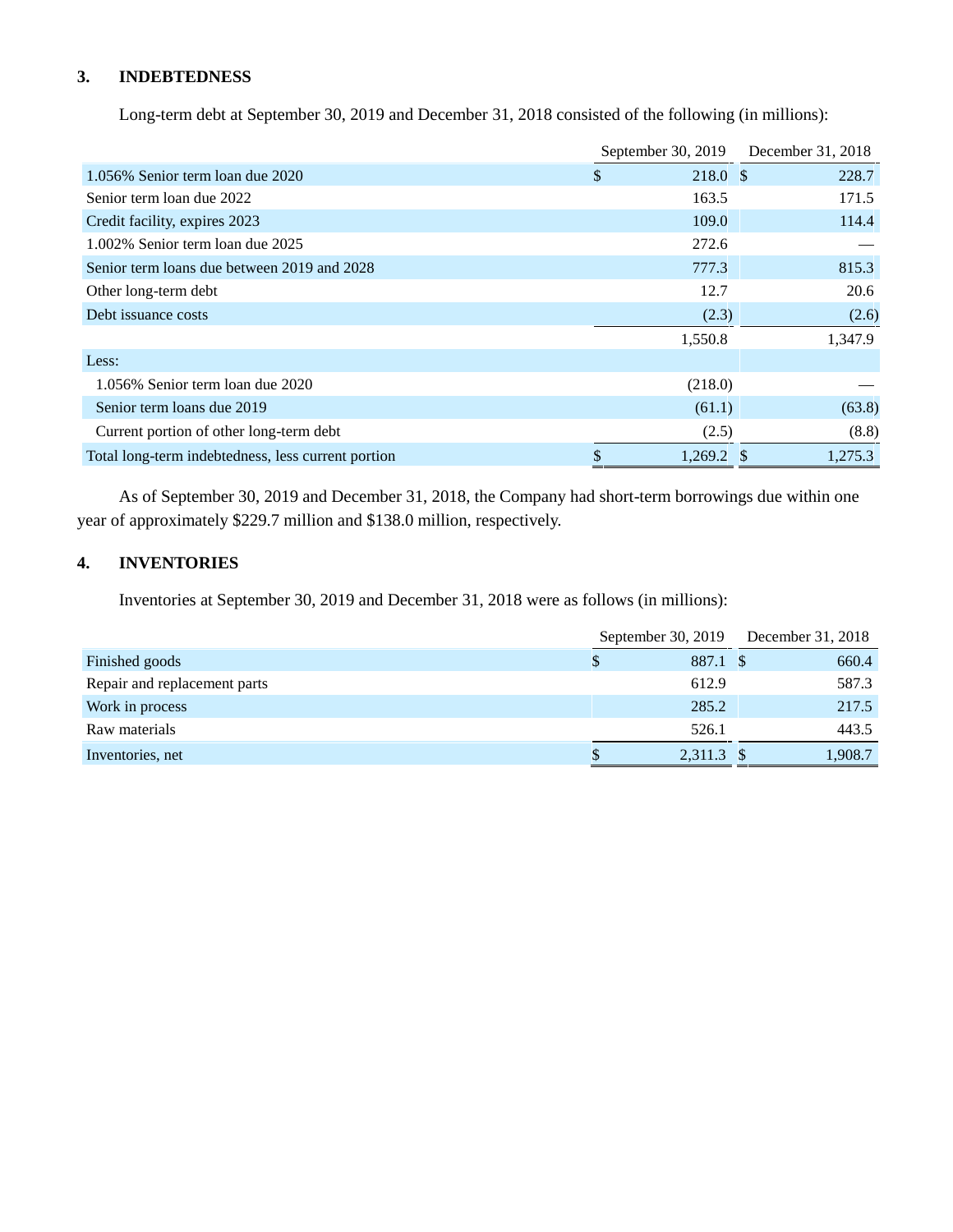#### **5. ACCOUNTS RECEIVABLE SALES AGREEMENTS**

The Company has accounts receivable sales agreements that permit the sale, on an ongoing basis, of a majority of its wholesale receivables in North America, Europe and Brazil to its U.S., Canadian, European and Brazilian finance joint ventures. As of both September 30, 2019 and December 31, 2018, the cash received from receivables sold under the U.S., Canadian, European and Brazilian accounts receivable sales agreements was approximately \$1.4 billion.

Losses on sales of receivables associated with the accounts receivable financing facilities discussed above, reflected within "Other expense, net" in the Company's Condensed Consolidated Statements of Operations, were approximately \$10.6 million and \$30.3 million, respectively, during the three and nine months ended September 30, 2019. Losses on sales of receivables associated with the accounts receivable financing facilities discussed above, reflected within "Other expense, net" in the Company's Condensed Consolidated Statements of Operations, were approximately \$6.7 million and \$24.2 million, respectively, during the three and nine months ended September 30, 2018.

The Company's finance joint ventures in Europe, Brazil and Australia also provide wholesale financing directly to the Company's dealers. As of September 30, 2019 and December 31, 2018, these finance joint ventures had approximately \$76.2 million and \$82.5 million, respectively, of outstanding accounts receivable associated with these arrangements. In addition, the Company sells certain trade receivables under factoring arrangements to other financial institutions around the world.

#### **6. NET INCOME PER SHARE**

A reconciliation of net income attributable to AGCO Corporation and subsidiaries and weighted average common shares outstanding for purposes of calculating basic and diluted net income per share for the three and nine months ended September 30, 2019 and 2018 is as follows (in millions, except per share data):

|                                                                                                                                                | Three Months Ended<br>September 30, |                  |  |                   |    | Nine Months Ended<br>September 30, |    |       |  |
|------------------------------------------------------------------------------------------------------------------------------------------------|-------------------------------------|------------------|--|-------------------|----|------------------------------------|----|-------|--|
|                                                                                                                                                |                                     | 2019             |  | 2018              |    | 2019                               |    | 2018  |  |
| Basic net income per share:                                                                                                                    |                                     |                  |  |                   |    |                                    |    |       |  |
| Net income attributable to AGCO Corporation and subsidiaries                                                                                   | \$                                  | 7.6 <sup>°</sup> |  | 71.1 \$           |    | 213.5 \$                           |    | 186.8 |  |
| Weighted average number of common shares outstanding                                                                                           |                                     | 76.1             |  | 78.7              |    | 76.4                               |    | 79.2  |  |
| Basic net income per share attributable to AGCO Corporation and<br>subsidiaries                                                                |                                     | 0.10S            |  | 0.90 <sup>5</sup> |    | $2.79$ \$                          |    | 2.36  |  |
| Diluted net income per share:                                                                                                                  |                                     |                  |  |                   |    |                                    |    |       |  |
| Net income attributable to AGCO Corporation and subsidiaries                                                                                   | \$                                  | 7.6 <sup>°</sup> |  | 71.1 \$           |    | 213.5 \$                           |    | 186.8 |  |
| Weighted average number of common shares outstanding                                                                                           |                                     | 76.1             |  | 78.7              |    | 76.4                               |    | 79.2  |  |
| Dilutive stock-settled appreciation rights, performance share<br>awards and restricted stock units                                             |                                     | 0.6              |  | 1.0               |    | 0.7                                |    | 0.9   |  |
| Weighted average number of common shares and common share<br>equivalents outstanding for purposes of computing diluted net<br>income per share |                                     | 76.7             |  | 79.7              |    | 77.1                               |    | 80.1  |  |
|                                                                                                                                                |                                     |                  |  |                   |    |                                    |    |       |  |
| Diluted net income per share attributable to AGCO Corporation and<br>subsidiaries                                                              | \$                                  | $0.10\,$ \$      |  | 0.89              | -S | 2.77                               | -S | 2.33  |  |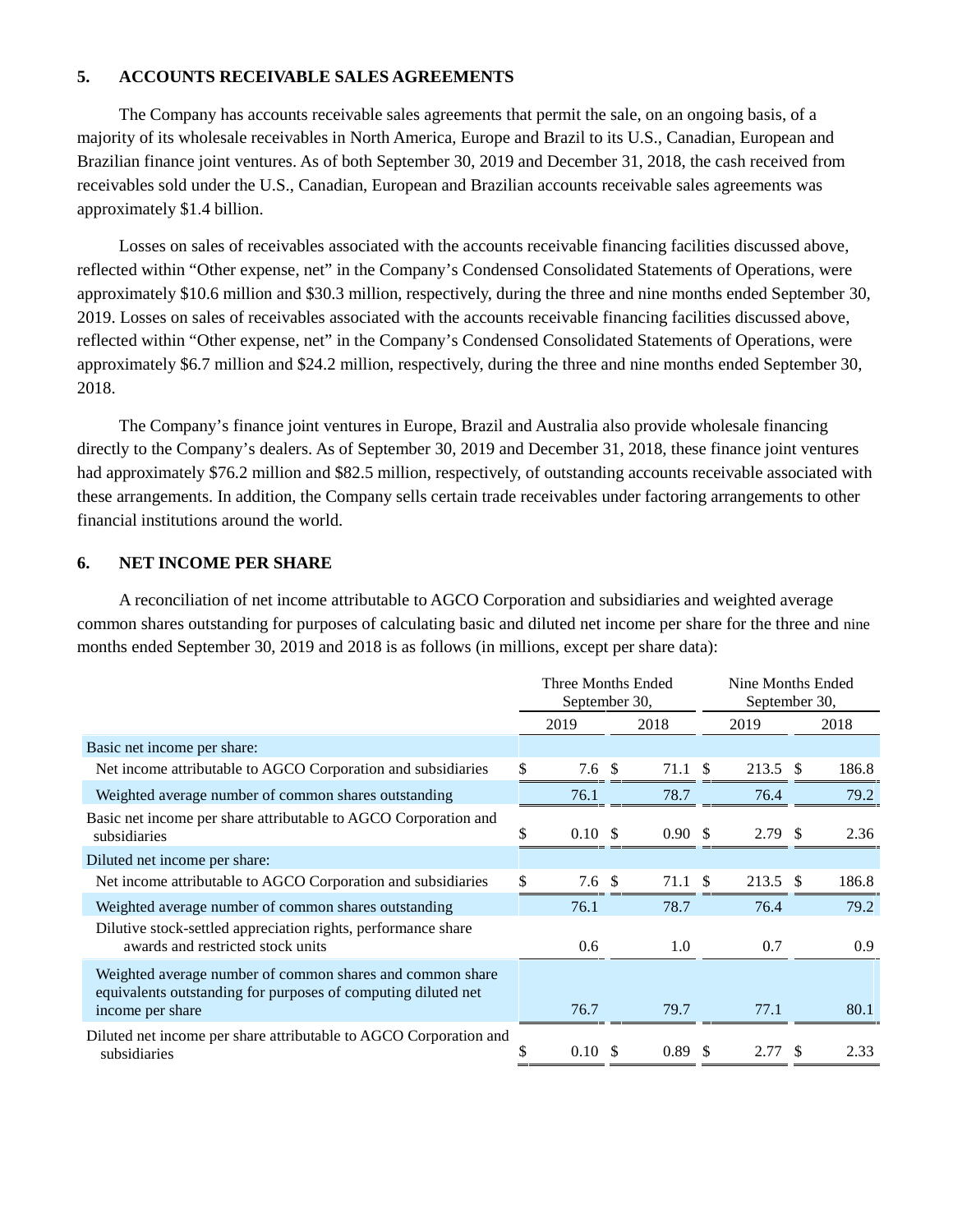### **7. SEGMENT REPORTING**

The Company's four reportable segments distribute a full range of agricultural equipment and related replacement parts. The Company evaluates segment performance primarily based on income from operations. Sales for each segment are based on the location of the third-party customer. The Company's selling, general and administrative expenses and engineering expenses are charged to each segment based on the region and division where the expenses are incurred. As a result, the components of income from operations for one segment may not be comparable to another segment. Segment results for the three and nine months ended September 30, 2019 and 2018 are as follows (in millions):

| Three Months Ended September 30, | North<br>America | South<br>America | Europe/<br>Middle East | Asia/<br>Pacific/Afric |      | Consolidated |
|----------------------------------|------------------|------------------|------------------------|------------------------|------|--------------|
| 2019                             |                  |                  |                        |                        |      |              |
| Net sales                        | \$<br>536.2 \$   | 239.4 \$         | $1,145.7$ \$           | 188.1                  | - \$ | 2,109.4      |
| Income (loss) from operations    | 32.5             | (5.6)            | 122.0                  | 11.5                   |      | 160.4        |
|                                  |                  |                  |                        |                        |      |              |
| 2018                             |                  |                  |                        |                        |      |              |
| Net sales                        | \$<br>545.5 \$   | 281.1 \$         | $1,164.5$ \$           | 223.6 \$               |      | 2,214.7      |
| Income from operations           | 32.5             | 12.6             | 108.6                  | 17.6                   |      | 171.3        |
|                                  |                  |                  |                        |                        |      |              |

| Nine Months Ended September 30, | North<br>America   | South<br>America | Europe/<br>Middle East | Asia/<br>Pacific/Afric | Consolidated |
|---------------------------------|--------------------|------------------|------------------------|------------------------|--------------|
| 2019                            |                    |                  |                        |                        |              |
| Net sales                       | \$<br>$1,651.3$ \$ | 581.3 \$         | 3,813.5 \$             | 481.7 \$               | 6,527.8      |
| Income (loss) from operations   | 114.5              | (21.2)           | 458.5                  | 21.9                   | 573.7        |
|                                 |                    |                  |                        |                        |              |
| 2018                            |                    |                  |                        |                        |              |
| Net sales                       | \$<br>$1,648.9$ \$ | 682.8 \$         | 3,873.4 \$             | 554.7 \$               | 6,759.8      |
| Income (loss) from operations   | 96.9               | (20.7)           | 416.1                  | 26.9                   | 519.2        |

A reconciliation from the segment information to the consolidated balances for income from operations is set forth below (in millions):

|                                     | Three Months Ended September 30, |                     |  |                     | Nine Months Ended September 30, |  |        |  |
|-------------------------------------|----------------------------------|---------------------|--|---------------------|---------------------------------|--|--------|--|
|                                     |                                  | 2019                |  | 2018                | 2019                            |  | 2018   |  |
| Segment income from operations      | \$                               | $160.4 \text{ }$ \$ |  | $171.3 \text{ }$ \$ | 573.7 \$                        |  | 519.2  |  |
| Corporate expenses                  |                                  | (30.5)              |  | (33.5)              | (95.2)                          |  | (99.4) |  |
| Stock compensation expense          |                                  | (7.8)               |  | (9.7)               | (32.0)                          |  | (30.6) |  |
| Restructuring expenses              |                                  | (1.3)               |  | (1.5)               | (3.0)                           |  | (10.1) |  |
| Amortization of intangibles         |                                  | (14.9)              |  | (15.3)              | (45.6)                          |  | (49.2) |  |
| Consolidated income from operations |                                  | $105.9$ \$          |  | $111.3 \text{ }$ \$ | 397.9                           |  | 329.9  |  |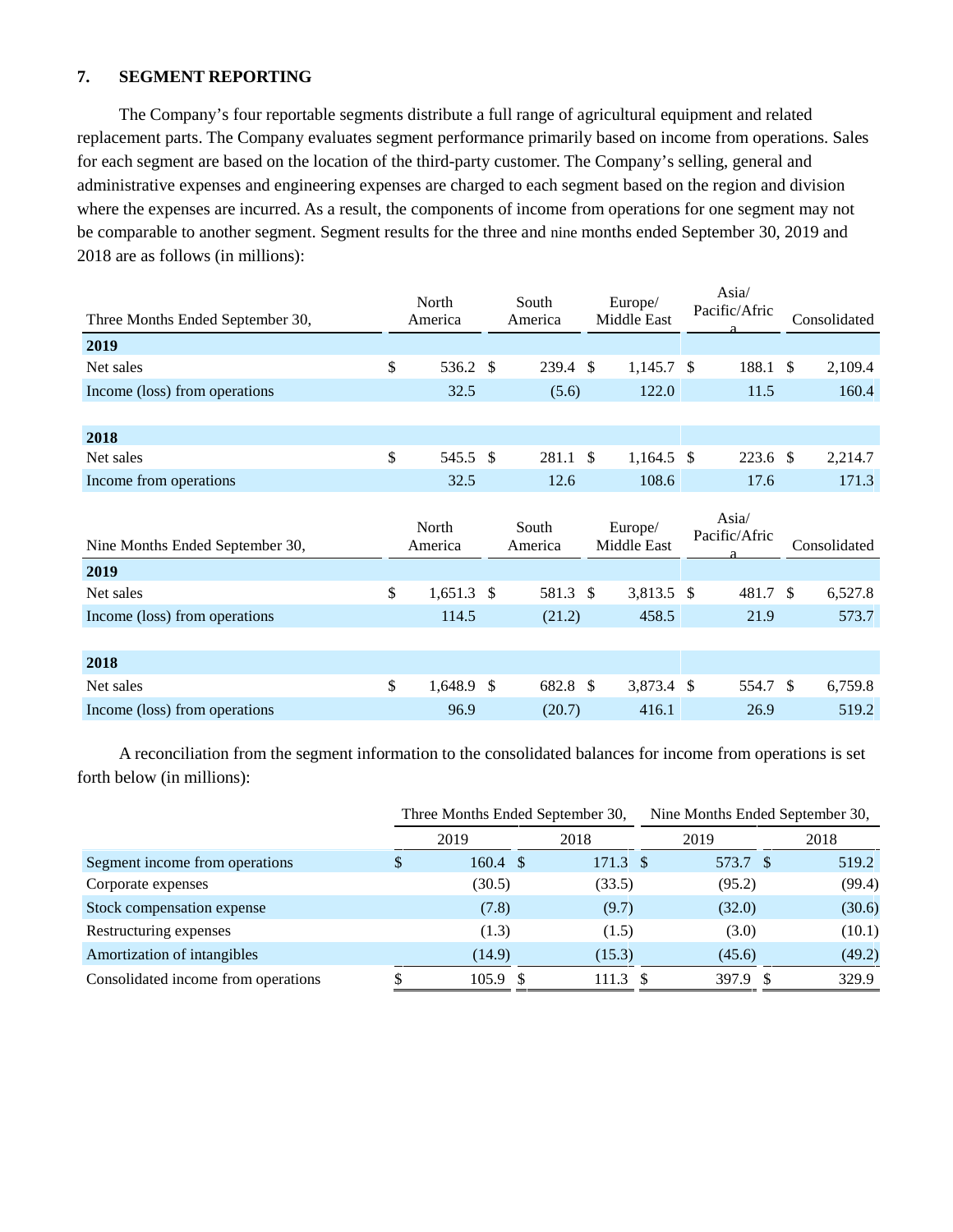#### **RECONCILIATION OF NON-GAAP MEASURES**

This earnings release discloses adjusted income from operations, adjusted net income and adjusted net income per share, each of which exclude amounts that are typically included in the most directly comparable measure calculated in accordance with U.S. generally accepted accounting principles ("GAAP"). A reconciliation of each of those measures to the most directly comparable GAAP measure is included below.

The following is a reconciliation of reported income from operations, net income and net income per share to adjusted income from operations, net income and net income per share for the three and nine months ended September 30, 2019 and 2018 (in millions, except per share data):

|                                               |                           |      |                                     |                               | Three Months Ended September 30, |                              |                                  |
|-----------------------------------------------|---------------------------|------|-------------------------------------|-------------------------------|----------------------------------|------------------------------|----------------------------------|
|                                               |                           |      | 2019                                |                               |                                  | 2018                         |                                  |
|                                               | Income From<br>Operations |      | <b>Net</b><br>Income <sup>(1)</sup> | Net Income<br>Per Share $(1)$ | Income From<br><b>Operations</b> | <b>Net</b><br>$Income^{(1)}$ | Net Income<br>Per Share $^{(1)}$ |
| As reported                                   | 105.9                     | - \$ | 7.6 <sup>°</sup>                    | $0.10 \text{ }$ \$            | $111.3 \text{ }$ \$              | 71.1                         | 0.89                             |
| Restructuring expenses $^{(2)}$               | 1.3                       |      | 1.3                                 | 0.02                          | 1.5                              | 1.1                          | 0.01                             |
| Deferred income tax adjustment <sup>(3)</sup> |                           |      | 53.7                                | 0.70                          |                                  |                              |                                  |
| As adjusted                                   | 107.2                     |      | 62.6                                | 0.82                          | 112.8                            | 72.2                         | 0.91                             |

(1) Net income and net income per share amounts are after tax.

 $(2)$  The restructuring expenses recorded during the three months ended September 30, 2019 related primarily to severance costs associated with the Company's rationalization of certain U.S., European and South American manufacturing operations and various administrative offices. The restructuring expenses recorded during the three months ended September 30, 2018 related primarily to severance costs associated with the Company's rationalization of certain U.S., European, Chinese and South American manufacturing operations and various administrative offices.

 $^{(3)}$  During the third quarter of 2019, the Company recorded a non-cash adjustment to establish a valuation allowance against its Brazilian net deferred income tax assets.

|                                               |                                  |               |                              | Nine Months Ended September 30,        |                    |                                  |                              |                               |
|-----------------------------------------------|----------------------------------|---------------|------------------------------|----------------------------------------|--------------------|----------------------------------|------------------------------|-------------------------------|
|                                               |                                  |               | 2019                         |                                        |                    |                                  | 2018                         |                               |
|                                               | Income From<br><b>Operations</b> |               | Net<br>Income <sup>(1)</sup> | Net Income<br>Per Share <sup>(1)</sup> |                    | Income From<br><b>Operations</b> | Net<br>Income <sup>(1)</sup> | Net Income<br>Per Share $(1)$ |
| As reported                                   | \$<br>397.9                      | - \$          | 213.5 \$                     | 2.77S                                  |                    | 329.9 \$                         | $186.8 \text{ }$ \$          | 2.33                          |
| Restructuring expenses $^{(2)}$               | 3.0                              |               | 2.5                          | 0.03                                   |                    | 10.1                             | 7.3                          | 0.09                          |
| Deferred income tax adjustment <sup>(3)</sup> |                                  |               | 53.7                         | 0.70                                   |                    |                                  |                              |                               |
| Extinguishment of debt $(4)$                  |                                  |               |                              |                                        |                    |                                  | 12.7                         | 0.16                          |
| As adjusted                                   | 400.9                            | <sup>\$</sup> | 269.7                        |                                        | 3.50 $\frac{1}{2}$ | 340.0 S                          | 206.8                        | 2.58                          |

Nine Months Ended September 30,

(1) Net income and net income per share amounts are after tax.

 $(2)$  The restructuring expenses recorded during the nine months ended September 30, 2019 and 2018 related primarily to severance costs associated with the Company's rationalization of certain U.S., European, Chinese, African and South American manufacturing operations and various administrative offices.

 $^{(3)}$  During the third quarter of 2019, the Company recorded a non-cash adjustment to establish a valuation allowance against its Brazilian net deferred income tax assets.

<sup>(4)</sup> The Company repurchased approximately \$185.9 million of its outstanding  $5\frac{7}{8}\%$  senior notes during the second quarter of 2018. The repurchase resulted in a loss on extinguishment of debt of approximately \$15.7 million, including associated fees, partially offset by approximately \$3.0 million of accelerated amortization of the deferred gain related to a terminated interest rate swap instrument associated with the senior notes.